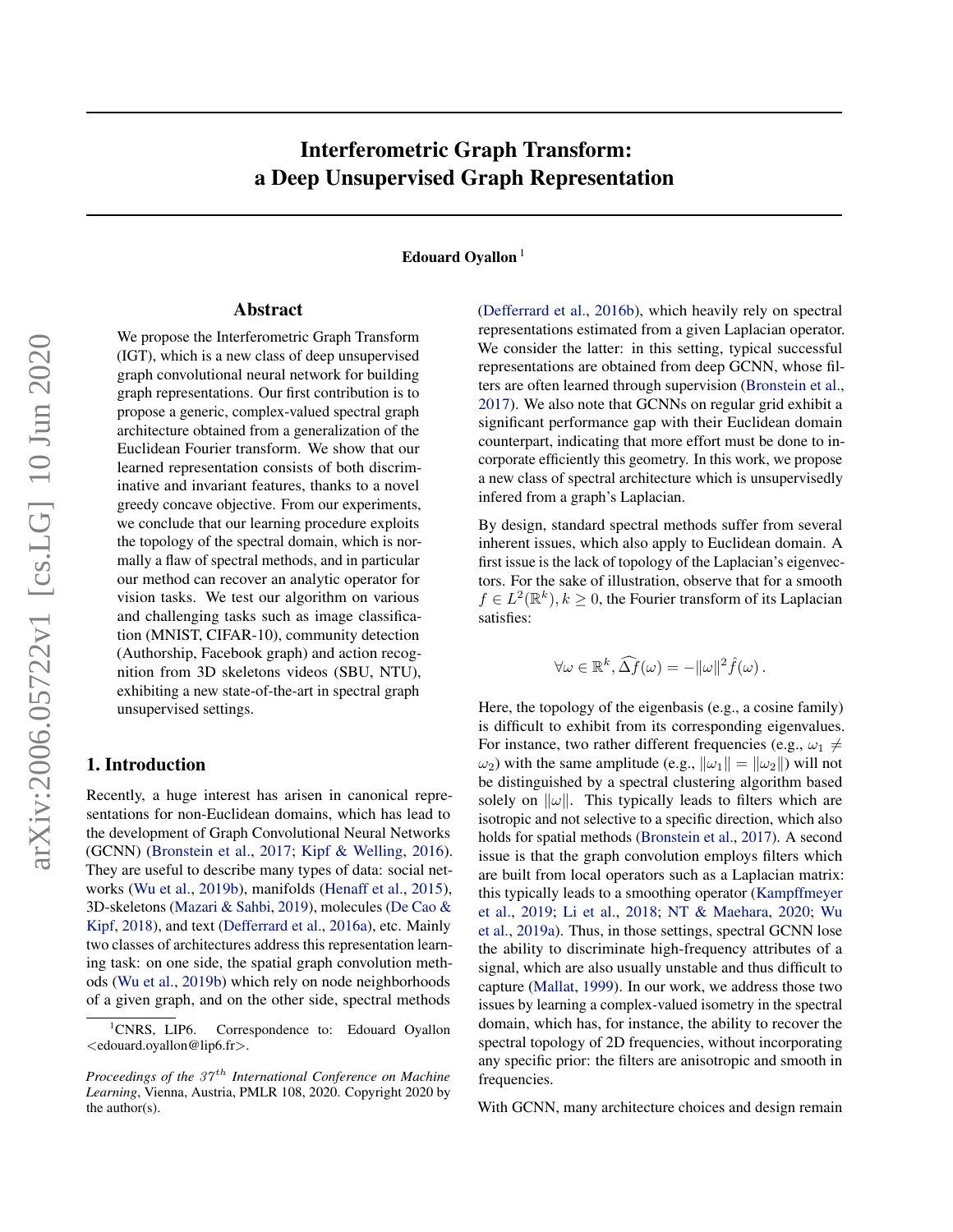unclear and are obtained from a trial and error engineering process, such as the choice of a pooling operator or the non-linearity. Contrary to this, we motivate each buildingblock of our architecture from the scope of obtaining smooth graph representation. Furthermore, if the operators of a deep network are trained end-to-end, they lack interpretability (e.g., explicit layer objective) because an end-to-end optimization algorithm can specify freely the weights of the internal layers of a neural network [\(Oyallon,](#page-9-0) [2017\)](#page-9-0). For the sake of analysis, we learn each layer successively via a greedy procedure [\(Belilovsky et al.,](#page-8-0) [2018;](#page-8-0) [2019\)](#page-8-0).

Stability to deformations and perturbations of a graph is motivated and achieved in [Gama et al.](#page-8-0) [\(2019\)](#page-8-0). In our work, our representation will clearly not be stable to local changes in the graph metric due to deformations (see Section [3.2\)](#page-2-0). Instead, we address the problem of learning invariant to permutations but discriminative features. This is achieved through a simple averaging (or smoothing) which is deduced from the graph Laplacian, and our linear operators are optimized to be discriminative and to lead to smooth features.

We denote our approach Interferometric Graph Transform (IGT). Our architecture which consists of a cascade of complex isometry, modulus non linearity and linear averaging. No supervision is needed, and our representation is guaranteed to achieve a global invariance over the permutations of the graph domain, if the final task requires it. Unsupervised learning is of particular interest for large datasets whose labeling cost is high. We also require the adjacency matrix for learning each linear operator, because our method relies on the intrisic topology of the data, yet this could be estimated from the data themselves [\(Carey,](#page-8-0) [2017\)](#page-8-0).

The IGT is defined in Section [3.1.](#page-2-0) First, Section [3.2](#page-2-0) defines a generalization of the complex-valued Euclidean Fourier Transform. Then, we explain our choice of linear operator in Section [3.3,](#page-3-0) and the optimization process is described in Section [3.3.2.](#page-4-0) Finally, Section [4](#page-5-0) reports our accuracies at the level of the state of the art on vision, skeletons and community detection tasks, which indicates the genericity of our approach. The corresponding code can be found here: [https://github.com/edouardoyallon/interferometric](https://github.com/edouardoyallon/interferometric-graph-transform)[graph-transform.](https://github.com/edouardoyallon/interferometric-graph-transform)

Notations: for some complex or real vectors  $x =$  $(x[i])_i, y = (y[i])_i$ , we consider the Hermitian scalar product  $\langle x, y \rangle = \sum_i x[i] \overline{y[i]}$  and we write  $||x||^2 = \langle x, x \rangle$ . Also,  $j^2 = -1$ . The operator norm of a complex or real operator is given by  $||W|| = \sup_x \frac{||Wx||}{||x||}$  $\frac{w x}{\|x\|}$ . We write  $x > 0$ iff  $\forall i, x[i] \geq 0$  and  $x \neq 0$ . We also denote  $\{A, B\}$  the concatenation of the operators  $A, B$ , and  $A^* = \overline{A}^T$ , the transconjugate.

# 2. Related works

The Group Scattering Transform [\(Mallat,](#page-9-0) [2012\)](#page-9-0) is a nonlinear operator which can be interpreted as a complex neural network defined over a Euclidean space sampled from a regular grid. Similarly to our work, it corresponds to a cascade of unitary transform, complex modulus and linear averaging. Yet, the unitary operators are fixed as a dilated wavelets family and involve no learning procedures. Scattering Transforms are thus difficult to adapt to non-regular grids. To tackle this issue, [Gama et al.](#page-8-0) [\(2018;](#page-8-0) [2019\)](#page-8-0) introduces the Graph Scattering Networks. They consist in a cascade of real wavelet transform and absolute value non-linearity. The wavelet transform is typically defined via the eigenvectors of the graph Laplacian, and thus suffer from issues stated in the Introduction. Furthermore, an absolute value is used in order to introduce a demodulation, yet the filters are not designed to do so, contrary for instance to a Gabor transform [\(Oyallon et al.,](#page-9-0) [2018a\)](#page-9-0). Another comparable architecture is the Haar Scattering Network [\(Chen et al.,](#page-8-0) [2014\)](#page-8-0), which employs Haar wavelets. A Haar tree is defined by forming pairs of nodes with similar statistics, yet this considerably reduces the class of graphs that can be represented. Another proposition was to implement unitary operator for reducing the variance [\(Mallat & Waldspurger,](#page-9-0) [2013\)](#page-9-0), in the specific case for which the averaging is performed by block. Yet, integrating the Laplacian's knowledge in these two formulations remains unclear as well as the link with invariance. Contrary to wavelet transforms, our operators are not structured by dilated filters: we shall see that our filters are closer to a Windowed Fourier transform [\(Mallat,](#page-9-0) [1999\)](#page-9-0). Due to this reason, while our representation has a lot of similarity with a Scattering Transform, we decided to use a different name borrowed from [\(Mallat,](#page-9-0) [2010\)](#page-9-0).

A large variety of pooling operator has been proposed: linear pooling [\(Bruna et al.,](#page-8-0) [2013;](#page-8-0) [Gao et al.,](#page-8-0) [2019;](#page-8-0) [Gao & Ji,](#page-8-0) [2019;](#page-8-0) [Luzhnica et al.,](#page-9-0) [2019\)](#page-9-0), attention based pooling [\(Lee](#page-9-0) [et al.,](#page-9-0) [2019\)](#page-9-0), max-pooling [\(Hamilton et al.,](#page-8-0) [2017;](#page-8-0) [Deffer](#page-8-0)[rard et al.,](#page-8-0) [2016b\)](#page-8-0), soft-max pooling [\(Ying et al.,](#page-10-0) [2018\)](#page-10-0) and more. The general principle which guides the design of those pooling operators is an intermediary step of dimensionality reduction for handling large graphs and speeding up computations. To our knowledge, this is the first work to introduce and motivate a  $\ell^2$ -pooling (here, a modulus non-linearity) for graphs, specifically designed for building a representation whose discriminability will be preserved after the composition with a smoothing operator.

A related line of work proposed to combine GCNNs and auto-encoders [\(Salha et al.,](#page-9-0) [2019;](#page-9-0) [Kipf & Welling,](#page-9-0) [2016\)](#page-9-0). The main idea is to embed the graph representations into a lower dimensional space thanks to a reconstruction criterion. Yet, this formulation does not take in account the need of invariance for addressing certain tasks. [Belilovsky et al.](#page-8-0)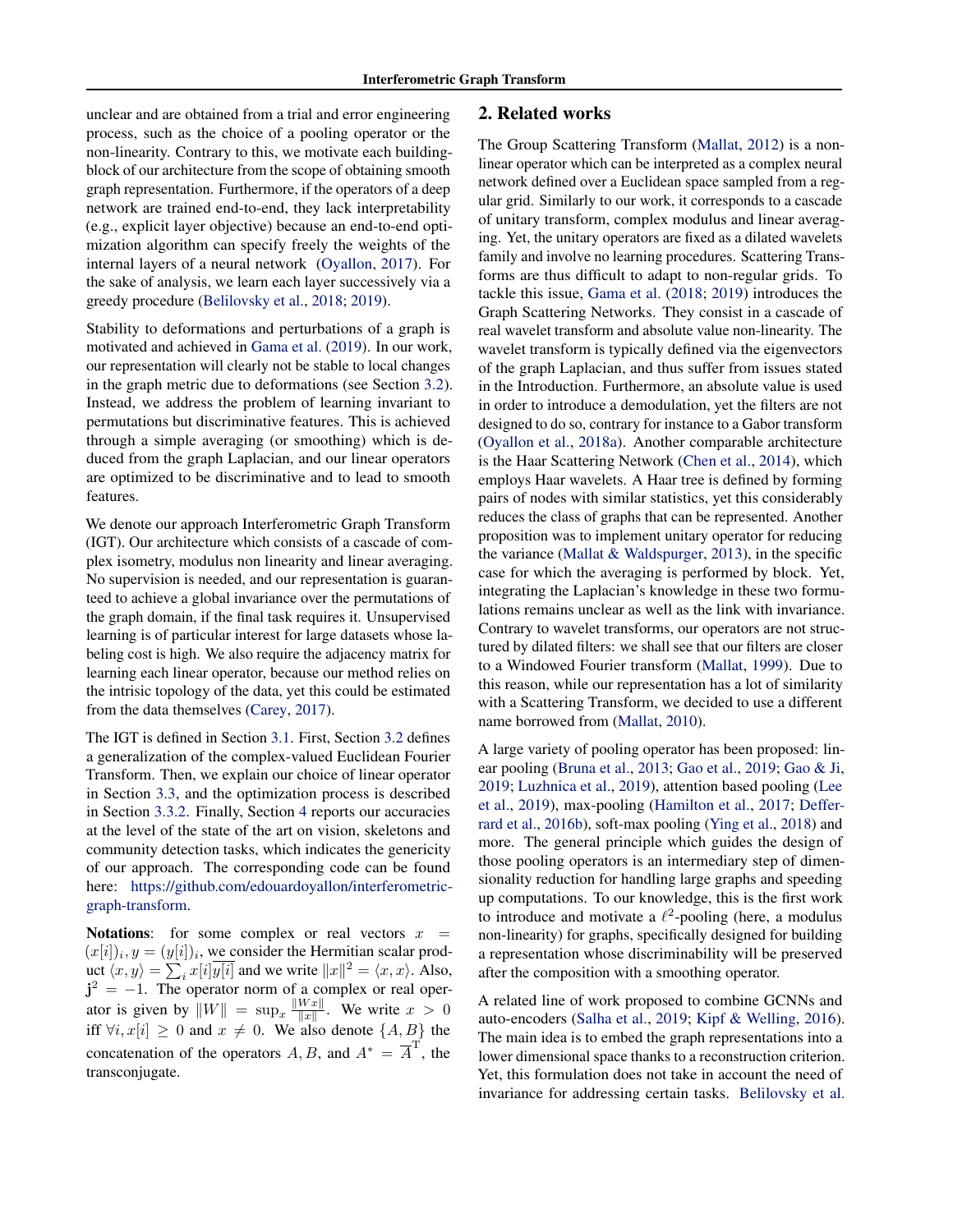<span id="page-2-0"></span>[\(2017\)](#page-8-0) applied deep networks to learn models to infer unsupervised graph structures, this however requires restrictions on the underlying data distribution. On the other hand, [\(Wu](#page-10-0) [et al.,](#page-10-0) [2019a\)](#page-10-0) postulates that progressive linear low-pass filtering is a key ingredient responsible for the success of GCN. Yet, the obtained invariants are linear: in our work, we build non-linear invariants thanks to a modulus non-linearity.

The goal of our method is not to describe graphs, yet signals whose topology is given by a fixed graph. In other words, the graph we use is not sample dependant. Thus, we do not compare to unsupervised lines of works such as [Ren et al.](#page-9-0) [\(2019\)](#page-9-0); Veličković et al.  $(2018)$ . Furthermore, note that one could consider the larger setting of graphons [\(Ruiz et al.,](#page-9-0) [2020\)](#page-9-0), that would allow more flexibility in term of graph lengths.

## 3. Interferometric Graph Transform

#### 3.1. Definition

Let  $d \in \mathbb{N}$  be the dimension of interest. We now introduce the Interferometric Transform, which is defined over signal  $x \in \mathbb{R}^{2d+1}$ , without loss in generality<sup>1</sup>. It consists of a cascade of linear isometries, pointwise modulus non-linearities and linear averagings. This is similar to [Gama et al.](#page-8-0) [\(2018\)](#page-8-0) yet the linear operator is not a family of dilated wavelets. Formally, for a sequence of complex linear operators  $W_n$ , we define recursively the real non-linear operator:

$$
\begin{cases} U_{n+1}x = |W_n U_n x|, \\ U_0 x = x. \end{cases} \tag{1}
$$

Typically,  $U_n x$  is a concatenation of signals with same dimension as x and the operator  $W_n = \{W_n^k\}$  applies simultaneously the same collection of filters  $W_n^k$  to each element of  $U_n x$ . Given a linear averaging A, we then define the Interferometric Transform<sup>2</sup> of order  $N \in \mathbb{N}$  as:

$$
S_N x = \{AU_N x, ..., AU_0 x\}.
$$
 (2)

It is illustrated Fig. 1. We shall choose the  $\{W_n\}_n$  approximatively unitary, meaning that there exists  $0 \leq \epsilon < 1$ , such that for any  $x \in \mathbb{R}^{2d+1}$ :

$$
(1 - \epsilon) \|x\|^2 \le \|Wx\|^2 + \|Ax\|^2 \le \|x\|^2. \tag{3}
$$

The operator A is chosen non negative and of norm 1. The following lemma will be helpful to show that  $S_N$  does preserve the energy of a signal:

**Lemma 3.1.** *If* ∀*x* > 0, *Ax* > 0 *and*  $||A|| ≤ 1$ *, then* ∃0 <  $C \leq 1, \forall x > 0,$ 

$$
C||x|| \le ||Ax|| \le ||x||.
$$



Figure 1. An illustration of the IGT with  $N = 2$ .

*Proof.* Since  $||Ax|| \le ||x||$ , then if such C exists, it satisfies  $C \leq 1$ . Furthermore,  $\{x > 0\} \cap \{\|x\| = 1\}$  is compact, thus,  $x \to ||Ax||$  is minored by C and reached: there exists  $C, x_0 > 0, ||x_0|| = 1$  s.t.  $||Ax_0|| = C > 0$  by assumption on A. on A.

In this case, Proposition 3.2 shows that  $S$  is approximatively unitary and is non-expansive.

**Proposition 3.2.** *For*  $N \in \mathbb{N}$ ,  $S_N$  *is non-expansive, ie,* ∀x, y*:*

$$
||S_N x - S_N y|| \le ||x - y||,
$$
 (4)

*and also:*

$$
||S_Nx|| \le ||x||. \tag{5}
$$

*Furthermore, if*  $\epsilon = 0$ *, then:* 

$$
\lim_{N \to \infty} \|S_N x\| = \|x\|.
$$
 (6)

*Proof.* For Eq. [\(4\)](#page-5-0), observe that one has a cascade of nonexpansive operator. For Eq. (5), observe that  $S_N 0 = 0$ . For the other side of the inequality, observe that Equation (3) leads to:

$$
||U_n x||^2 = ||AU_n x||^2 + ||U_{n+1} x||^2 \tag{7}
$$

Thus, a simple sum leads to:

$$
\sum_{n=0}^{N} ||AU_n x||^2 + ||U_{N+1} x||^2 = ||x||^2,
$$

and from Lemma 3.1,  $||U_N x||^2 \le (1 - C^2)^N ||x||^2 \to 0$ allows to conclude.

$$
\qquad \qquad \Box
$$

We will now discuss the specific setting of Interferometric Transforms defined over graphs G.

#### 3.2. Recovering a Fourier basis

The goal of this section is to introduce our complex operator which is equivalent to a Fourier Transform designed specifically for a graph. Here, we will consider signals whose coordinate's topology is organized by a graph  $G$ , with  $2d+1$  nodes and we name its corresponding Laplacian operator  $\mathcal{L}$ . Without loss of generality, we consider graphs with a single component, the extension to more components being natural by considering each sub-component individually. We write the orthogonal diagonalization basis of  $\mathcal{L}$ :

 $1^1$ Up to adding a 0 component, one can always assume it because the 0-th frequency has no meaningful pairing.

<sup>&</sup>lt;sup>2</sup>We recall that we did not employ wavelets, thus leading to a name different from "Scattering Transform".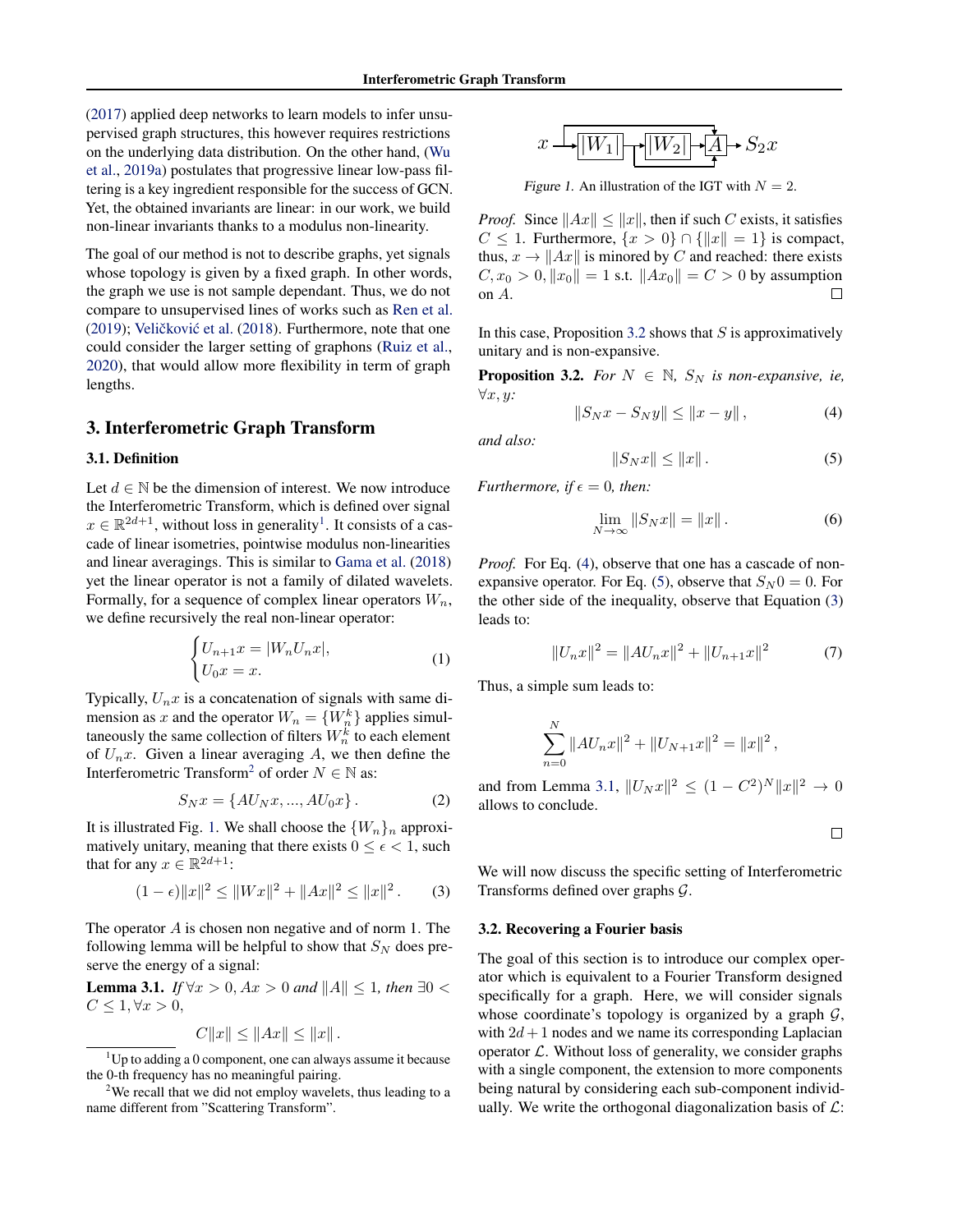<span id="page-3-0"></span> $\{e_1, ..., e_{2d+1}\}\$ , such that  $\mathcal{L}e_{2d+1} = 0$ . In our applications,  $e_{2d+1} = (1, ..., 1)$  and a typical averaging A that we will use, corresponds to:

$$
Ax = \langle x, e_{2d+1} \rangle.
$$

This is a consistant choice with Lemma [3.1.](#page-2-0) Note that we need to make an arbitrary choice of basis at the moment that one eigenvalue is of multiplicity larger than 1. As discussed in the introduction, the indexes  $\{1, ..., 2d + 1\}$  of the basis lacks structure, meaning that the order of the eigenvectors does not reflect the actual geometry of  $\mathcal{L}$ . However, standard approaches [\(Hammond et al.,](#page-8-0) [2011\)](#page-8-0) sort eigenvectors according to the amplitude of their eigenvalues and they employ this topology: here, we propose a rather different approach which behaves well in constant curvature settings. Our objective will be to pair basis' atoms according to the smoothness of their envelope. This will be analogous to form Hilbert pairs [\(Krajsek & Mester,](#page-9-0) [2007\)](#page-9-0), which corresponds to a pairing of the elements of the basis  $\{e_1, ..., e_{2d}\}$ in order to design an analytic representation [\(Johansson,](#page-9-0) [1999\)](#page-9-0). Well localized representations using Hilbert pairs have typically a smooth modulus [\(Oyallon et al.,](#page-9-0) [2018a\)](#page-9-0), and this analogy is a motivation for introducing this notion. To do so, for a permutation  $\pi$  of  $\{1, ..., 2d\}$ , we introduce the pairing cost:

$$
C(\pi) = \sum_{i=1}^{d} \sum_{k=1}^{2d+1} \sqrt{e_{\pi[2i]}[k]^2 + e_{\pi[2i-1]}[k]^2}
$$
  
= 
$$
\sum_{i=1}^{d} ||e_{\pi[2i]} + j e_{\pi[2i-1]}||_1.
$$
 (8)

Observe that a simple application of Cauchy-Schwartz inequality leads to  $C(\pi) \le d\sqrt{2d+1}$ . We propose to find the permutation  $\pi^*$  such that:

$$
C(\pi^*) = \max_{\pi} C(\pi).
$$

Again, this problem aims at finding permutations such that pairs of eigen vectors have a complex envelope which maximizes the energy along the span of A. Observe that this loss can be written as a separable sum of 2-entries losses. In this case, an exact solution can be obtained via a Blossom algorithm [\(Edmonds,](#page-8-0) [1965\)](#page-8-0) which runs in polynomial time. Note that this algorithm combined with the eigen-decomposition procedure needs to be computed once, and it leads to a computational complexity of  $\mathcal{O}(d^3)$  in the worst case scenario. We then consider the matrix  $\mathcal{F} = {\mathcal{F}_i}_{i \leq 2d+1}$  whose columns are defined by  $\forall 1 \leq i \leq d,$ 

$$
\begin{cases}\n\mathcal{F}_i &= e_{\pi^*[2i]} + j e_{\pi^*[2i-1]} ,\\ \n\mathcal{F}_{2d+1-i} &= e_{\pi^*[2i]} - j e_{\pi^*[2i-1]} ,\\ \n\mathcal{F}_{2d+1} &= e_{2d+1} .\n\end{cases}
$$
\n(9)

Observe that if  $i \leq d$ , then  $\overline{\mathcal{F}_i} = \mathcal{F}_{2d+1-i} \in \mathbb{C}^{2d+1}$ . We can then state the following proposition:

**Proposition 3.3.** *The matrix*  $\mathcal F$  *is unitary on*  $\mathbb C^{2d+1}$ *.* 

*Proof.* For simplicity, assume  $\pi^*[i] = i$ . Then, let i s.t.  $i \leq d$ . Assume first that  $j \leq d$ ,  $j \neq i$ , then  $e_{2i} \perp e_{2i}$ ,  $e_{2i} \perp$  $e_{2j-1},\underline{e_{2i-1}}\perp e_{2j},e_{2i-1}\perp e_{2j-1},$  thus  $\mathcal{F}_i\perp \mathcal{F}_j$  and also  $\overline{\mathcal{F}_i} \perp \overline{\mathcal{F}_j}$ . Finally if  $j = 2d + 1 - i$ ,

$$
\langle \mathcal{F}_i, \overline{\mathcal{F}_i} \rangle = \langle e_{2i} + \mathbf{j} e_{2i-1}, e_{2i} - \mathbf{j} e_{2i-1} \rangle = ||e_{2i}||^2 - ||e_{2i-1}||^2
$$
  
= 0

For illustration purpose, consider the graph  $G$  of a grid of length  $2d + 1$  with periodic boundary condition, an eigenbasis of its discrete Laplacian is clasically given, for  $k \leq d, m \leq 2d + 1$ , by:

$$
e_{2k-1}[m] = \sqrt{\frac{1}{2d+1}} \cos(\frac{\pi}{2d+1}(m-\frac{1}{2})2k), \quad (10)
$$

$$
e_{2k}[m] = \sqrt{\frac{1}{2d+1}} \sin(\frac{\pi}{2d+1}(m-\frac{1}{2})2k),\qquad(11)
$$

$$
e_{2d+1}[m] = \frac{1}{\sqrt{2d+1}}.
$$
\n(12)

In this case, we have the following lemma to derive the optimal pairing  $\pi^*$ :

**Lemma 3.4.** An optimal permutation  $\pi^*$  is given by  $\pi^*[n] = n.$ 

*Proof.* Introducing  $Ax = \frac{1}{\sqrt{2d}}$  $\frac{1}{2d+1}\sum_m x[m]$ , from Cauchy Schwartz, under the constraint  $||x|| = 1$ , Ax is maximal iff  $x[m] = 1, \forall m$ . This is in particular true for  $|x|[m] \triangleq |x[m]|$ if  $x[m] = e^{j\omega m}$  for some  $\omega \in \mathbb{R}$ , which is achieved by the pairing proposed in this Lemma.

In this case,  $\mathcal{F}_i[m] = \sqrt{\frac{1}{2d+1}} e^{j\frac{\pi}{2d+1}(m-\frac{1}{2})2i}, i \leq d$ . This thus justifies the terminology Fourier Transform for  $\mathcal F$  (up to a phase multiplication) as one can recover the Discrete Fourier Transform: our method has a natural interpretation in the Euclidean case. Pairing those eigen-vectors allows to introduce an asymetry between the real and imaginary part of our spectral operator, which will be useful and necessary for learning a complex unitary operator, that we discuss in the next section.

#### 3.3. Specifying the isometry layer per layer

#### 3.3.1. AN ENERGY PRESERVING PROCEDURE

We now describe our objective for specifying each operator  $W_n$  at order n. The graph filtering operators  $W_n$  that we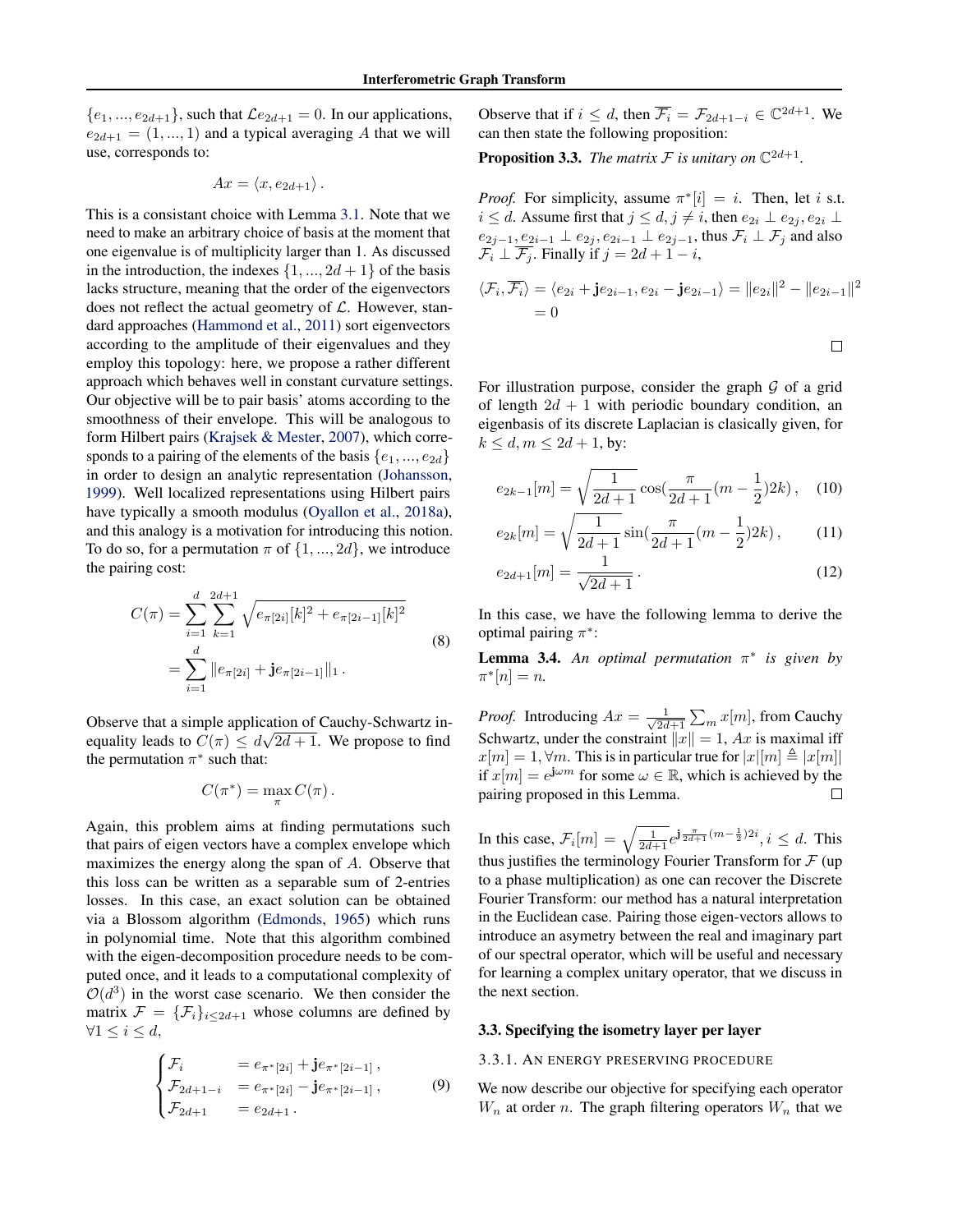<span id="page-4-0"></span>consider consists of  $K$  filters, meaning that the eigenvalues  $\{\hat{W}_n^k\} \subset \mathbb{C}^{2d+1}, k \leq K$  of each  $W_n^k$  can be derived from F via:

$$
\mathcal{F}^*W_n^k \mathcal{F} = \text{diag}(\hat{W}_n^k), \forall k \leq K.
$$

With a slight abuse of notations when non-ambiguous, we might write diag( $\hat{W}_n^k$ ) as  $\hat{W}_n^k$ . Let us write  $x_1, ..., x_p, ... \in$  $\mathbb{R}^{\overline{Q} \times (2d+1)}$  our data points, where  $Q \in \mathbb{N}$  is the number of input channels. For a signal  $z$ , consider the loss:

$$
\ell(W, z) = ||(\mathbf{I} - A)z||^2 - ||A|Wz|||^2.
$$

If  $W$  is an isometry, this quantifies the energy preserved after an averaging A. We will only consider operators which are 1-Lipschitz and diagonalized by  $F$ , thus we consequently introduce:

$$
\mathcal{C} = \{W; \|\{W, A\}\| \le 1, \mathcal{F}^*W^k \mathcal{F} = \text{diag}(\hat{W}^k), \forall k\}.
$$
\n(13)

Our operator  $W_n$  will be specified by the following minimization of the empirical risk L:

$$
W_n \triangleq \arg\min_{W \in \mathcal{C}} \sum_p \ell(W, U_n x_p) = \arg\min_{W \in \mathcal{C}} L(W).
$$
 (14)

[A](#page-11-0)ppendix A proves that  $L$  is concave in  $W$ , and is positive if  $\|\{W, A\}\| \leq 1$ . It is very similar to a Procrustes problem (Schönemann, [1966\)](#page-9-0). Concave minimization has been well studied, and a global solution of a concave minimization over a convex set lays in the extremal points of this convex set [\(Horst,](#page-8-0) [1984;](#page-8-0) [Rockafellar,](#page-9-0) [1970;](#page-9-0) [Pardalos](#page-9-0) [& Rosen,](#page-9-0) [1986\)](#page-9-0). The next proposition characterizes the extremal point of  $C$ , whose proof is defered to the Appendix.

**Proposition 3.5.** *Let* S *the extremal points of*  $C$ *, then*  $S \subset$  $\{W, \|Wx\| = \|(\mathbf{I} - A)x\|, \forall x \in \mathbb{R}^{2\hat{d}+1}\}.$ 

The Figure 2 represents the spectrum of an operator  $W$ learned from the small natural images of CIFAR-10. Remarkably, this operator is analytic, meaning that half of the frequency plane is set to 0 (up to a per-filter central symetry). This is natural because the analytic part of a filter is known to provide a smoother envelope, which is better captured by a low-pass filtering [\(Mallat,](#page-9-0) [1999\)](#page-9-0). In the settings of [Oyal](#page-9-0)[lon et al.](#page-9-0) [\(2018a\)](#page-9-0), this is quantified. Note also that the filters are localized and smooth in frequency, which indicates that the learned filters have efficiently used the topology of the frequency domain, without explicitely incorporating any specific *a priori*.

For a general graph, the topology of the frequency index is in general unknown, meaning that designing an analytic operator is challenging. On the other hand, our criterion should enforce filters which have a smooth modulus, i.e., which maximize the energy of the envelope  $|Wx|$  along the span of A. In the next section, we discuss how to optimize Eq. (14).

|  |  | п | ┍ |
|--|--|---|---|
|  |  |   |   |
|  |  |   |   |
|  |  |   |   |
|  |  |   |   |

Figure 2. Spectral filters's modulus  $|\hat{W}_1^k|$  of a first order learned operator. The 0 frequency corresponds to the center. An approximatively analytic transform is obtained by solving Eq. (14) for small CIFAR-10 natural images. Observe that the filters are well localized with various frequency bandwidths, and most of them are analytic. Some filters have some noisy high frequencies, which are mainly due a poor conditioning: indeed signals' energy is concentrated in a disk around the central frequency.

#### 3.3.2. A PROJECTED GRADIENT METHOD

We propose to minimize Eq. (14) by a projected gradient descent as derived in [\(Hager et al.,](#page-8-0) [2016\)](#page-8-0). Obtaining a global minimizer is a difficult task as explained in [Horst](#page-8-0) [\(1984\)](#page-8-0). In order to define our projection, we introduce a Littlewood-Paley identity [\(Stein,](#page-9-0) [1970\)](#page-9-0) Γ, related to W defined by:

$$
\begin{cases} \Gamma_i = \sum_{k=1}^K |\hat{W}^k[2d+1-i]|^2 + |\hat{W}^k[i]|^2 \,, i \leq 2d \,, \\ \Gamma_{2d+1} = 2\sum_{k=1}^K |\hat{W}^k[2d+1]|^2 \,, \end{cases}
$$

as well as  $\Lambda$  related to  $I - A$ :

$$
\begin{cases} \Lambda_i = 2 - |\hat{A}[i]|^2 - |\hat{A}[2d+1-i]|^2 \,, i \leq 2d \,, \\ \Lambda_{2d+1} = 2 - 2|\hat{A}[2d+1]|^2 \,. \end{cases}
$$

We then define the diagonal matrix  $\hat{P}$ , whose diagonal is:

$$
\hat{P}_i = \begin{cases} 1, \text{ if } \Gamma_i \leq \Lambda_i \,, \\ \sqrt{\frac{\Lambda_i}{\Gamma_i}}, \text{ otherwise.} \end{cases}
$$

Then the convex projection on  $\mathcal C$  is given filter-wise by:

$$
\operatorname{proj}(W^k) = \mathcal{F}^* \hat{W}^k \hat{P} \mathcal{F}.
$$

This leads to the following scheme, for a decreasing sequence of step size  $\alpha_t$  and  $L_t$  the loss at step t:

$$
W^{t+1} = \text{proj}(W^t - \alpha_t \nabla_W L_t(W)),
$$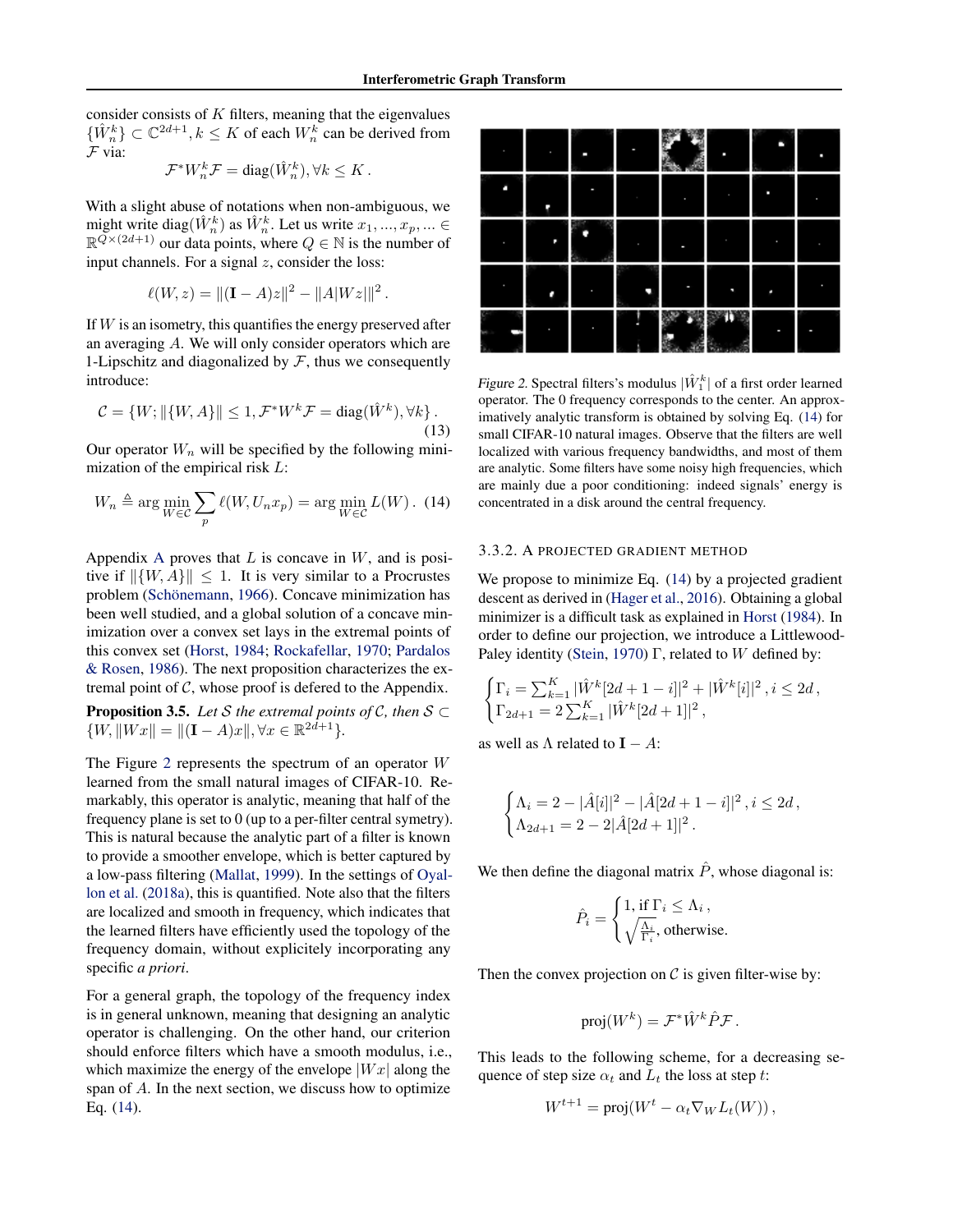<span id="page-5-0"></span>with a random initialization  $W_0$  such as a white noise. In our experiments, we typically use a stochastic gradient, thus the loss  $L_t$  corresponds to the empirical loss over a randomly selected batch of samples. The next section provides numerical experiments which corroborate that we successfully optimized this operator to obtain a discriminative but smooth representation.

## 4. Numerical experiments

For each experiments, we combine an IGT representation with a linear SVM, as implemented by [Fan et al.](#page-8-0) [\(2008\)](#page-8-0). We select the order of the IGT such that more than 99% of the energy is captured, leading at maximum to an order 2. We systematically report state-of-the-art performances in unsupervised spectral GCN settings. We note that in all our benchmarks, typical unsupervised representations are shallow, similarly to our representation, which indicates that training deep unsupervised representations is a challenging task. The regularization of the SVM was cross-validated as  $C = 10^{-k}, k = 0, ..., 4$ ; no more than 3 runs have been done, without any intensive grid search. Also, as a sanity check, we experimented with random  $\mathcal F$  or  $W_n$ , leading systematically to substential drops in performances.

## 4.1. Image classification

In each vision experiments, we consider the Laplacian obtained from a regular grid and we follow [Henaff et al.](#page-8-0) [\(2015\)](#page-8-0) combined with our Lemma [3.1:](#page-2-0) we can explicitely consider the standard 2D Discrete Fourier Transform. Note that shuffling image's pixels (assuming that the Laplacian is shuffled consistantly) does not affect our algorithm: our method allows to recover the Euclidean grid structure without being explicitely incorporated, contrary to a 2D CNN. We limited our experiments to a single layer, because it already captures most of the signals' energy. We compared our numerical performances against a Gabor Scattering Transform [\(An](#page-8-0)[dreux et al.,](#page-8-0) [2018\)](#page-8-0) as well as a Haar Scattering Transform. In [Chen et al.](#page-8-0) [\(2014\)](#page-8-0), two settings are considered: one for which the geometry is known (2D grid), and one for which it is not (no grid). Also in [Chen et al.](#page-8-0) [\(2014\)](#page-8-0), an ensembling of models, combined with a supervised feature selection algorithm is used, as well as a Gaussian SVM. Instead, for the sake of comparison, we have re-run their code for a single model followed by a Linear SVM, which leads to a substantial drop in performances. In both settings, our operators have  $K_1 = 40$  filters. The operator  $W_1$  is learned via SGD with batch size 64, for 5 epochs. We reduced an initial learning rate of 1.0 by 10 at iterations 500, 1000 and 1500. [Oyallon & Mallat](#page-9-0) [\(2015\)](#page-9-0) and [Bruna & Mallat](#page-8-0) [\(2013\)](#page-8-0) found that averaging Scattering representations with a low-pass filter over a windows of length  $2^J = 2^3$  was optimal, thus we did not change this hyper parameter: if  $\phi_J$  is a Gaussian

Table 1. Classification accuracies on CIFAR-10. *Sup.* and *Acc.* stand respectively for Supervision and Accuracy.

| <b>METHOD</b>                 | <b>DEPTH</b> | SUP.     | ACC.      |
|-------------------------------|--------------|----------|-----------|
| RAW DATA                      |              | $\times$ | 39.7      |
| <b>SPECTRAL GCN</b>           |              |          |           |
| IGT (OURS)                    |              | $\times$ | 52.4      |
| HAAR SCATTERING (NO GRID)     |              | $\times$ | 46.3      |
| (KNYAZEV ET AL., 2019)        | 3            |          | 50.6      |
| (SUCH ET AL., 2017)           |              |          | $\sim 52$ |
| 2D CNN                        |              |          |           |
| <b>GABOR SCATTERING</b>       |              | $\times$ | 64.9      |
| HAAR SCATTERING (2D GRID)     |              | $\times$ | 43.4      |
| (ZAGORUYKO & KOMODAKIS, 2016) | 40           |          | 94.1      |

filter of length  $2<sup>J</sup>$ , we consider in those experiments:

$$
Ax(u) = x \star \phi_J(u/2^J). \tag{15}
$$

#### 4.1.1. CIFAR-10

CIFAR-10 is a challenging dataset of small  $32 \times 32$  colored images, which consists of  $5 \times 10^4$  images for training and  $10<sup>4</sup>$  for testing. Table 1 reports our performances with a linear classifier. Observe that our method improves by about 10% the classification from the raw data. We also compare our work with supervised spectral methods, and we achieve similar performances without supervision. Despite incorporating more pointwise non-linearity, a Haar Transform performs substantially worse, which indicates that Haar features are not discriminative enough. Our spectral method leads to state-of-the-art performances, competitive with supervised methods. By incorporating the Euclidean domain knowledge, a Gabor Scattering outperforms by 10% the IGT, and adding some additional supervision and more nonlinearity leads to the state of the art on CIFAR10 [\(Zagoruyko](#page-10-0) [& Komodakis,](#page-10-0) [2016\)](#page-10-0).

#### 4.1.2. MNIST

MNIST is a simple dataset of small  $28 \times 28$  images, which consists of  $6 \times 10^4$  images for training and  $10^4$  for testing. Table [2](#page-6-0) reports the accuracy of our method. Again, our method outperforms unsupervised spectral representations: for instance, IGT outperforms [\(Zou & Lerman,](#page-10-0) [2019\)](#page-10-0) which defines a Scattering Transform based on graph wavelets. Adding some supervisions, such as in [Defferrard](#page-8-0) [et al.](#page-8-0) [\(2016b\)](#page-8-0), allows to obtain competitive performances with spatial convolutional methods [\(Bruna & Mallat,](#page-8-0) [2013\)](#page-8-0).

#### 4.2. Action prediction

We now consider several 3D skeletons datasets, whose objective is to predict an action from a sequence of frame.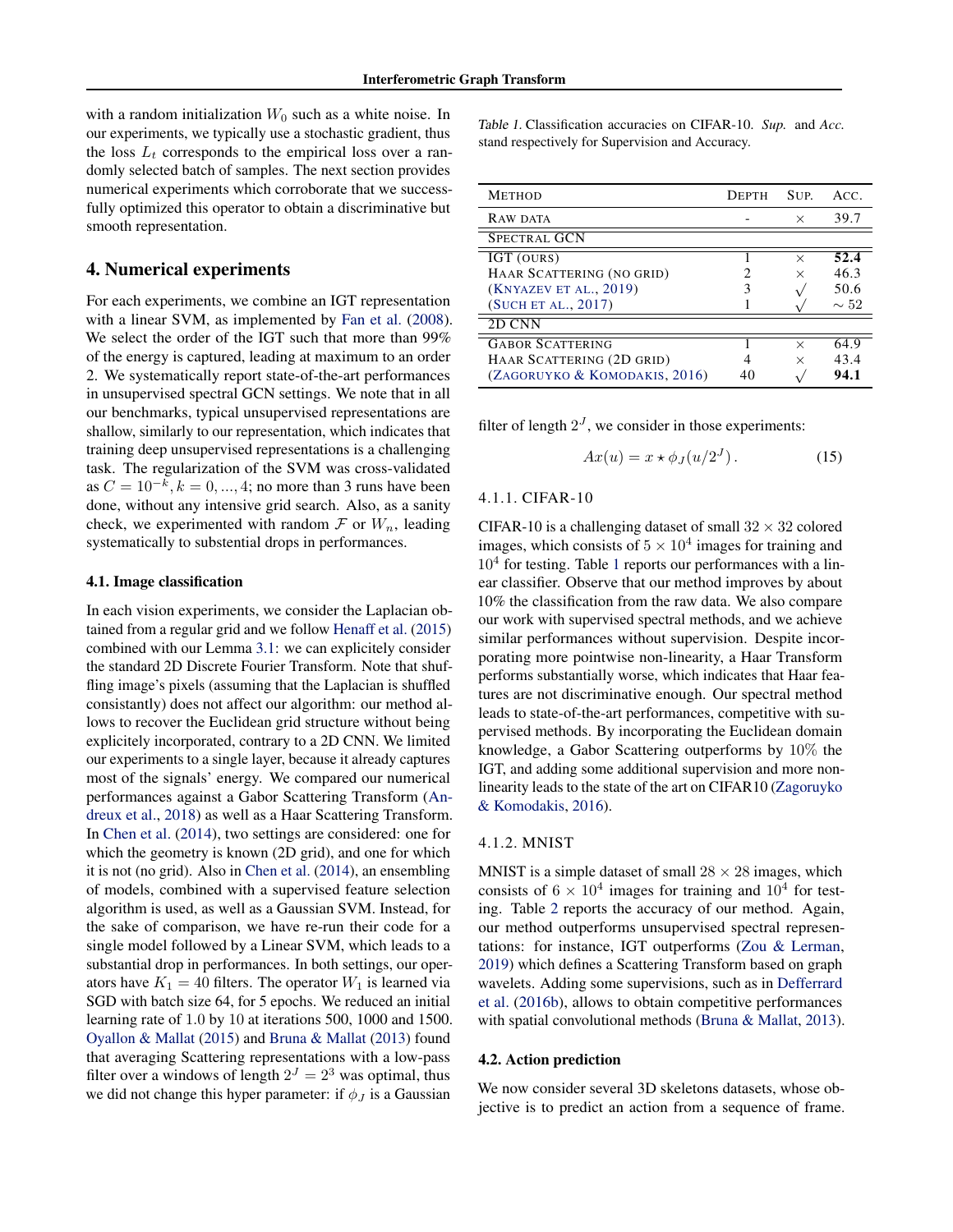Table 2. Classification accuracies on MNIST.

<span id="page-6-0"></span>

| <b>METHOD</b>              | DEPTH | SUP.     | ACC. |
|----------------------------|-------|----------|------|
| RAW DATA                   |       | $\times$ | 93.8 |
| <b>GCN</b>                 |       |          |      |
| IGT (OURS)                 |       | X        | 96.1 |
| (ZOU & LERMAN, 2019)       | 2     | $\times$ | 95.6 |
| HAAR SCATTERING (NO GRID)  |       | $\times$ | 82.3 |
| (DEFFERRARD ET AL., 2016B) | 2     |          | 99.1 |
| 2D CNN                     |       |          |      |
| HAAR SCATTERING (2D GRID)  | 4     | $\times$ | 88.6 |
| <b>GABOR SCATTERING</b>    |       | $\times$ | 98.6 |
| (DEFFERRARD ET AL., 2016B) |       |          | 99.3 |

Table 3. Accuracies on SBU, via a standard 5-fold procedure.

| <b>METHOD</b>          | <b>DEPTH</b> | ACC.           |
|------------------------|--------------|----------------|
| RAW DATA               |              | 92.7           |
| <b>UNSUPERVISED</b>    |              |                |
| IGT (OURS)             |              | $91.3 \pm 1.0$ |
| IGT (OURS)             | 2            | $94.5 + 1.0$   |
| (KACEM ET AL., 2018)   |              | 93.7           |
| <b>SUPERVISED</b>      |              |                |
| (WU ET AL., $2019A)^3$ |              | 96.0           |
| (MAZARI & SAHBI, 2019) |              | 98.6           |
|                        |              |                |

For each dataset, a (handcrafted) skeleton represented as a graph is provided, based on human body connectivity, whose nodes are the coordinates of some human body parts (not images). Here, we preprocess our datasets using the representation proposed by [Mazari & Sahbi](#page-9-0) [\(2019\)](#page-9-0), which consists of a temporal barycenter of each node's coordinates taken along non-overlapping windows of equal time length. We note that our goal is not to propose a new better preprocessing method than the other works we compared to, yet to improve the initial features, thus we reported the raw data accuracy.

# 4.2.1. SBU

Eeach SBU sample describes a two person interaction, and SBU contains 230 sequences and 8 classes (6,614 frames). The corresponding graph has 30 nodes. The accuracy is reported as the mean of the accuracies of a 5-fold procedure. We used an order 2 IGT, with  $K_1 = K_2 = 30$  filters for each operator. We train our operators for 5 epochs, with a batch size of 64, an initial learning rate of 1.0, dropped by 10 at the iterations 10, 20 and 30. Table 3 reports the accuracy of various supervised and unsupervised method on SBU. An IGT improves by about 2% a linear classifier on the raw data. Furthermore, our method achieves similar performances compared to supervised methods, while outperforming unsupervised representations.

Table 4. Classification accuracies on NTU, with a final linear classifier.

| <b>METHOD</b>              | <b>DEPTH</b> | <b>VIEW</b> | <b>SUB</b> |
|----------------------------|--------------|-------------|------------|
| RAW DATA                   |              | 22.9        | 31.9       |
| <b>UNSUPERVISED</b>        |              |             |            |
| IGT (OURS)                 |              | 54.6        | 60.5       |
| IGT (OURS)                 | 2            | 55.6        | 59.9       |
| (EVANGELIDIS ET AL., 2014) | 2            | 41.4        | 38.6       |
| (VEMULAPALLI ET AL., 2014) |              | 52.8        | 50.1       |
| <b>SUPERVISED</b>          |              |             |            |
| (LI ET AL., 2019)          |              |             |            |

#### 4.2.2. NTU

NTU is a challenging dataset for large scale human action analysis [\(Shahroudy et al.,](#page-9-0) [2016\)](#page-9-0), with 60 different classes and 56880 samples, corresponding to 40 subjects and 80 different views. The corresponding graph has 50 nodes. Two procedures allow to report the accuracy. In cross-subject evaluation, 40 subjects are split into training and testing groups, consisting of 20 subjects such that the training and testing sets have respectively 40,320 and 16,560 samples. For cross-view evaluation, the samples are split according to different cameras view, such that the training and testing sets have respectively 37,920 and 18,960 samples.

We use  $K_1 = 10$  and  $K_2 = 5$  filters respectively for our two learned operators. We trained via SGD our representation, with a batch size of 64, an initial learning rate of 1.0 being dropped by 10 at iterations 100, 200 and 300. Table 4 reports the accuracies for various unsupervised and supervised methods. First, observe that our method improves by about 30% a linear SVM trained on the raw features. It also outperforms all the unsupervised methods, yet a sigificant gap of 30% exists with supervised algorithm.

Here, we note that a global invariant to permutations was not required, thus we did not average our representation. In this case, a linear invariant is obtained from a linear SVM, which can freely adjust the degree of invariance to the supervised task which is considered, yet it leads to an extra-computational cost. Table [5](#page-7-0) corresponds to an ablation of our method and indicates that here, not averaging our representation improves accuracies. Note also that in this case, first and second orders perform similarly: it indicates that the second order doesn't recover more informative attributes yet this doesn't invalidate any claims done. It also leads to a substential increasing of dimension. However, with an averaging, the second order brings a significant improvement over the first order because it recovers more information. Without averaging our representation, the accuracies vary by less than 1%.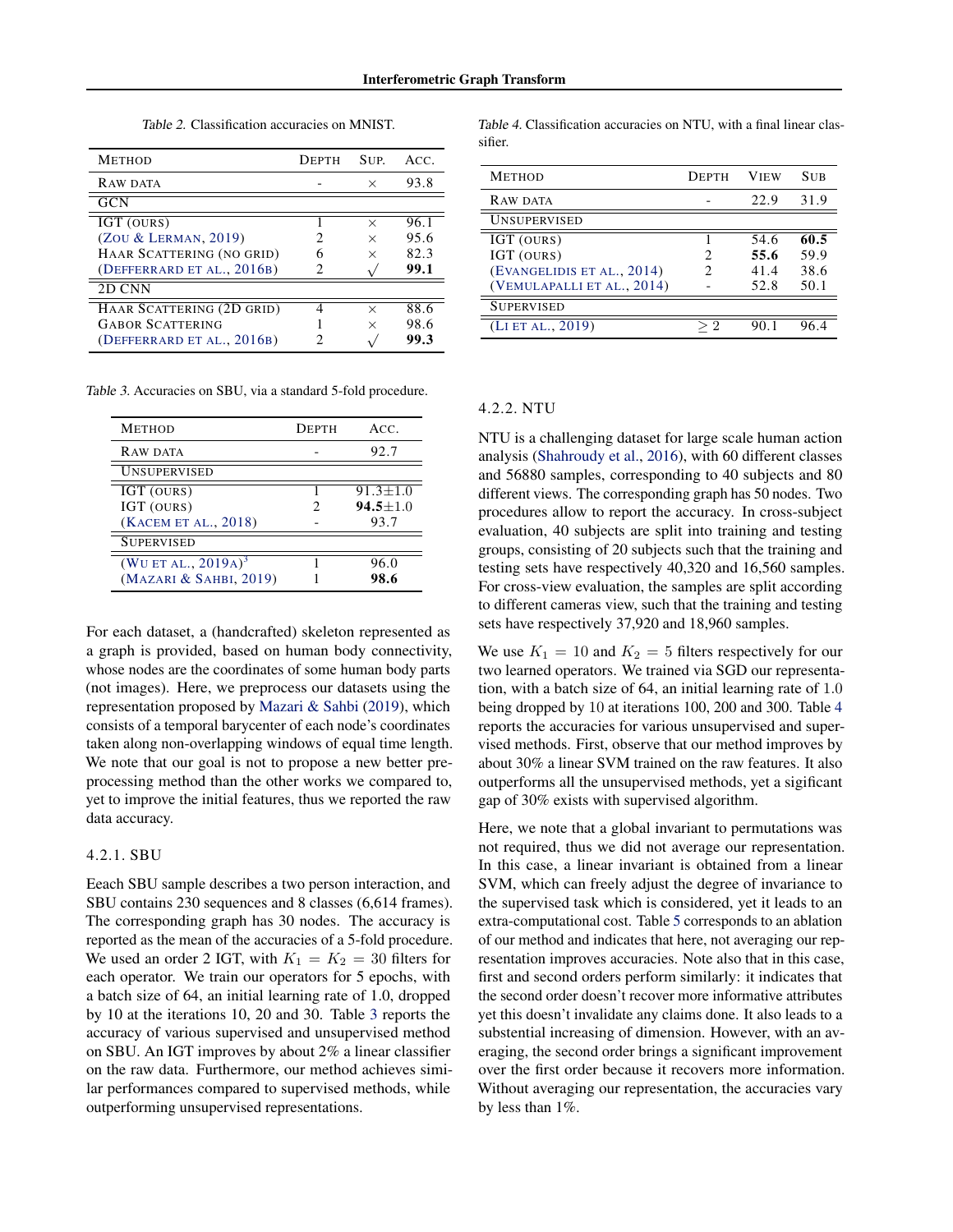<span id="page-7-0"></span>Table 5. Ablation experiments on NTU, with IGT.

| ORDER | AVERAGING            | <b>VIEW</b>  | <b>SUB</b>   |
|-------|----------------------|--------------|--------------|
| 2     |                      | 39.7<br>49.3 | 44.0<br>52.9 |
|       | $\times$<br>$\times$ | 54.6<br>55.6 | 60.5<br>59.9 |

#### 4.3. Community detection

We reproduce the experiments of [Gama et al.](#page-8-0) [\(2019\)](#page-8-0) using their provided source code, and we compare our representation with a Graph Scattering Transform (GST) using various mother wavelets. In all our experiments, we used a single order IGT, and our operator is learned with a SGD with constant step size of  $10^{-3}$  and batch size of 64. We followed the same evaluation procedure as [Gama et al.](#page-8-0) [\(2019\)](#page-8-0). Our experiments suggest that selecting a linear operator according to a smoothness criterion can improve the numerical performances compared to a wavelet transform, which is stable to deformations.

## 4.3.1. AUTHORSHIP ATTRIBUTION

This dataset consists of a graph with 188 nodes representing a bag-of-words for some collection of texts. The objective is to decide if a writer is the author of a given text. The benchmarking of this dataset consists of reporting the accuracy given a number of training sample. Observe on Figure 3, that IGT systematically outperforms [Gama et al.](#page-8-0) [\(2019\)](#page-8-0) for each training size.



Figure 3. Authorship attribution. We compare our IGT with various mother wavelets proposed in [Gama et al.](#page-8-0) [\(2018\)](#page-8-0). The accuracy is a function of the number of training samples.

#### 4.3.2. FACEBOOK GRAPH

The dataset consists of a synthetic 234 nodes graph modeling some Facebook interactions. A diffusion process is initiated at some node, and the objective is to determine which community this original node belongs to. In order to make this dataset challenging, a fraction of the edge is dropped and the classification accuracy is reported for various probability of edge failure.  $2 \times 10^3$  points are used from training and  $2 \times 10^2$  points for testing. Figure 4 reports our performances. Obtaining 100% on the test set, our method solves this dataset, which clearly outperforms GST introduced in [Gama et al.](#page-8-0) [\(2018\)](#page-8-0) for each wavelet family.



Figure 4. Facebook graph. We compare our IGT with various mother wavelets proposed in [Gama et al.](#page-8-0) [\(2018\)](#page-8-0). The classification accuracy is reported as well as its variance, as a function of the fraction of edges dropped.

# 5. Conclusion

In our work, we introduced the Inteferometric Graph Transform, which is an unsupervised, generic and interpretable representation that is guaranteed to obtain smooth features. We introduced a complex unitary transform for graphs analog to a Fourier transform. Thanks to our concave optimization procedure motivated by invariance and energy preservation considerations, we obtain performances at the level of the state of the art on many various complex benchmarks. In vision settings, we observe that our method obtains analytic and well structured operators, which is surprising.

In a future work, we would like to extend this method to hybrid models, combining IGT and deep supervised GCN models, as done in [Oyallon et al.](#page-9-0) [\(2018b;](#page-9-0) [2017\)](#page-9-0) for natural images on a regular grid. Another question which is still open, is to understand if it would be possible to provide a low dimensional mapping [\(Jacobsen et al.,](#page-9-0) [2017\)](#page-9-0) of our spectral basis, similar to the index of a N-dimensional Fourier basis.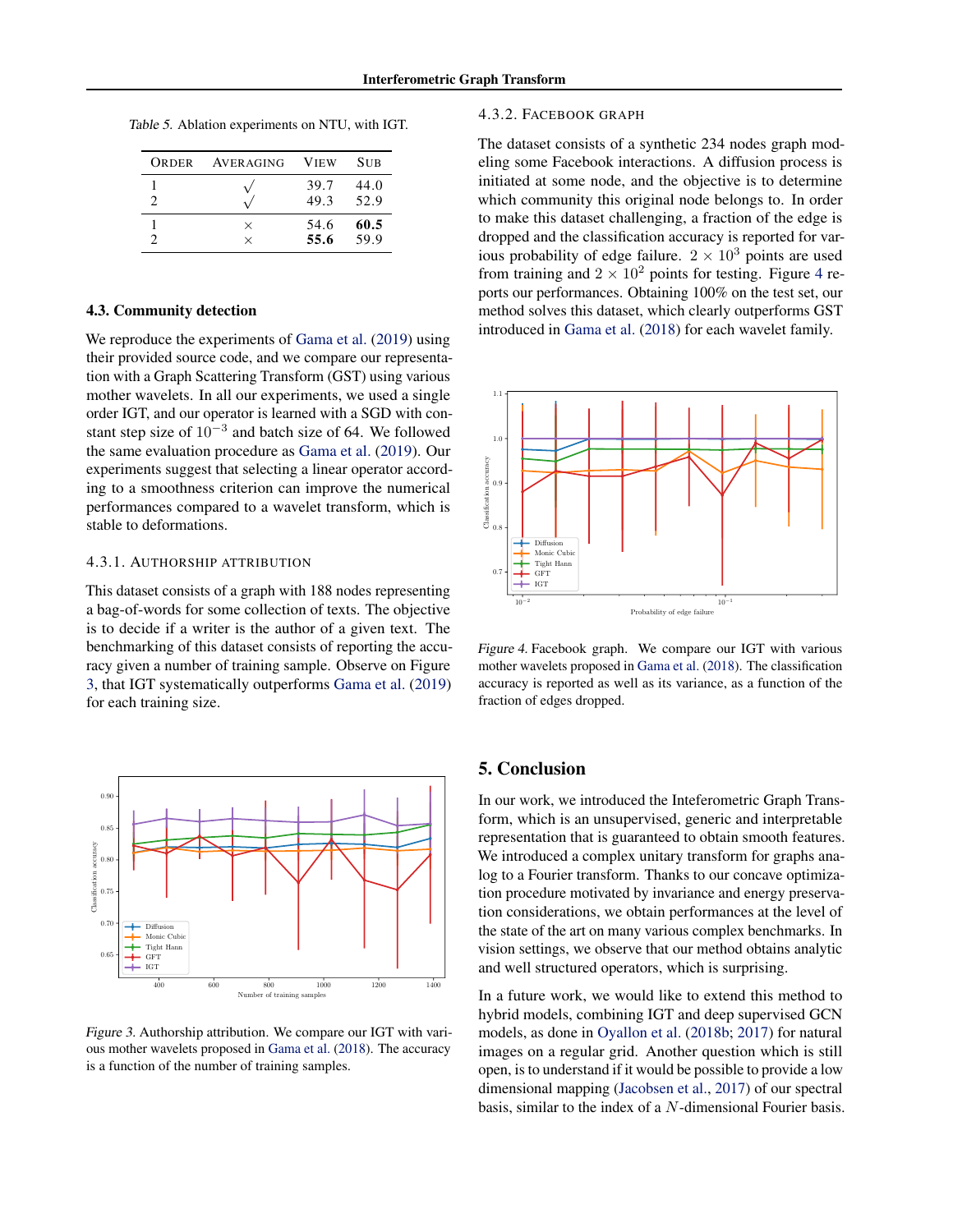<span id="page-8-0"></span>Acknowledgement: The author would like to thank Mathieu Andreux, Eugene Belilovsky, Bogdan Cirstea, Thomas Pumir, John Zarka for proofreading this manuscript, as well as Lucas Silve and Ahmed Mazari for helpful discussions related to the experiments. The author was supported by a GPU donation from NVIDIA.

# References

- Andreux, M., Angles, T., Exarchakis, G., Leonarduzzi, R., Rochette, G., Thiry, L., Zarka, J., Mallat, S., Andén, J., Belilovsky, E., et al. Kymatio: Scattering transforms in python. *arXiv preprint arXiv:1812.11214*, 2018.
- Belilovsky, E., Kastner, K., Varoquaux, G., and Blaschko, M. B. Learning to discover sparse graphical models. In *Proceedings of the 34th International Conference on Machine Learning-Volume 70*, pp. 440–448. JMLR. org, 2017.
- Belilovsky, E., Eickenberg, M., and Oyallon, E. Greedy layerwise learning can scale to imagenet. *arXiv preprint arXiv:1812.11446*, 2018.
- Belilovsky, E., Eickenberg, M., and Oyallon, E. Decoupled greedy learning of cnns. *arXiv preprint arXiv:1901.08164*, 2019.
- Bronstein, M. M., Bruna, J., LeCun, Y., Szlam, A., and Vandergheynst, P. Geometric deep learning: going beyond euclidean data. *IEEE Signal Processing Magazine*, 34(4): 18–42, 2017.
- Bruna, J. and Mallat, S. Invariant scattering convolution networks. *IEEE transactions on pattern analysis and machine intelligence*, 35(8):1872–1886, 2013.
- Bruna, J., Zaremba, W., Szlam, A., and LeCun, Y. Spectral networks and locally connected networks on graphs. *arXiv preprint arXiv:1312.6203*, 2013.
- Carey, C. Graph construction for manifold discovery. 2017.
- Chen, X., Cheng, X., and Mallat, S. Unsupervised deep haar scattering on graphs. In *Advances in Neural Information Processing Systems*, pp. 1709–1717, 2014.
- De Cao, N. and Kipf, T. Molgan: An implicit generative model for small molecular graphs. *arXiv preprint arXiv:1805.11973*, 2018.
- Defferrard, M., Bresson, X., and Vandergheynst, P. Convolutional neural networks on graphs with fast localized spectral filtering. In Lee, D. D., Sugiyama, M., Luxburg, U. V., Guyon, I., and Garnett, R. (eds.), *Advances in Neural Information Processing Systems 29*, pp. 3844–3852. Curran Associates, Inc., 2016a. URL [http://papers.nips.cc/paper/](http://papers.nips.cc/paper/6081-convolutional-neural-networks-on-graphs-with-fast-localized-spectral-filtering.pdf)

[6081-convolutional-neural-networks-on-](http://papers.nips.cc/paper/6081-convolutional-neural-networks-on-graphs-with-fast-localized-spectral-filtering.pdf)graphs-with [pdf](http://papers.nips.cc/paper/6081-convolutional-neural-networks-on-graphs-with-fast-localized-spectral-filtering.pdf).

- Defferrard, M., Bresson, X., and Vandergheynst, P. Convolutional neural networks on graphs with fast localized spectral filtering. In *Advances in neural information processing systems*, pp. 3844–3852, 2016b.
- Edmonds, J. Paths, trees, and flowers. *Canadian Journal of Mathematics*, 17:449467, 1965. doi: 10.4153/ CJM-1965-045-4.
- Evangelidis, G., Singh, G., and Horaud, R. Skeletal quads: Human action recognition using joint quadruples. In *2014 22nd International Conference on Pattern Recognition*, pp. 4513–4518. IEEE, 2014.
- Fan, R.-E., Chang, K.-W., Hsieh, C.-J., Wang, X.-R., and Lin, C.-J. Liblinear: A library for large linear classification. *Journal of machine learning research*, 9(Aug): 1871–1874, 2008.
- Gama, F., Ribeiro, A., and Bruna, J. Diffusion scattering transforms on graphs. *arXiv preprint arXiv:1806.08829*, 2018.
- Gama, F., Ribeiro, A., and Bruna, J. Stability of graph scattering transforms. In *Advances in Neural Information Processing Systems*, pp. 8036–8046, 2019.
- Gao, H. and Ji, S. Graph u-nets. *arXiv preprint arXiv:1905.05178*, 2019.
- Gao, H., Chen, Y., and Ji, S. Learning graph pooling and hybrid convolutional operations for text representations. In *The World Wide Web Conference*, pp. 2743–2749. ACM, 2019.
- Hager, W. W., Phan, D. T., and Zhu, J. Projection algorithms for nonconvex minimization with application to sparse principal component analysis. *Journal of Global Optimization*, 65(4):657–676, 2016.
- Hamilton, W., Ying, Z., and Leskovec, J. Inductive representation learning on large graphs. In *Advances in Neural Information Processing Systems*, pp. 1024–1034, 2017.
- Hammond, D. K., Vandergheynst, P., and Gribonval, R. Wavelets on graphs via spectral graph theory. *Applied and Computational Harmonic Analysis*, 30(2):129–150, 2011.
- Henaff, M., Bruna, J., and LeCun, Y. Deep convolutional networks on graph-structured data. *arXiv preprint arXiv:1506.05163*, 2015.
- Horst, R. On the global minimization of concave functions. *Operations-Research-Spektrum*, 6(4):195–205, 1984.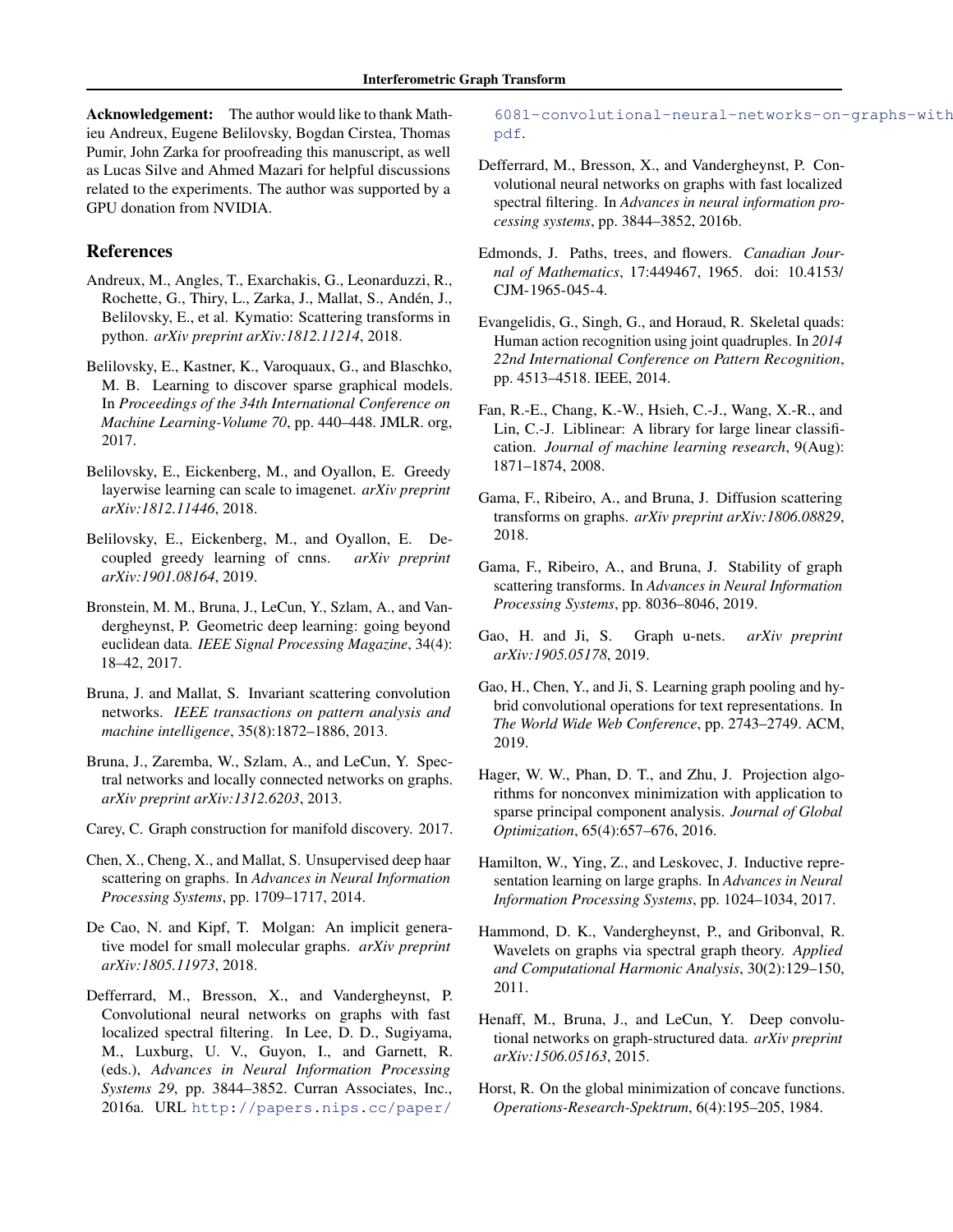<span id="page-9-0"></span>Jacobsen, J.-H., Oyallon, E., Mallat, S., and Smeulders, A. W. Multiscale hierarchical convolutional networks. *arXiv preprint arXiv:1703.04140*, 2017.

Johansson, M. The hilbert transform. 1999.

- Kacem, A., Daoudi, M., Amor, B. B., Berretti, S., and Alvarez-Paiva, J. C. A novel geometric framework on gram matrix trajectories for human behavior understanding. *IEEE transactions on pattern analysis and machine intelligence*, 2018.
- Kampffmeyer, M., Chen, Y., Liang, X., Wang, H., Zhang, Y., and Xing, E. P. Rethinking knowledge graph propagation for zero-shot learning. In *Proceedings of the IEEE Conference on Computer Vision and Pattern Recognition*, pp. 11487–11496, 2019.
- Kipf, T. N. and Welling, M. Variational graph auto-encoders. *arXiv preprint arXiv:1611.07308*, 2016.
- Knyazev, B., Lin, X., Amer, M. R., and Taylor, G. W. Image classification with hierarchical multigraph networks. *arXiv preprint arXiv:1907.09000*, 2019.
- Krajsek, K. and Mester, R. A unified theory for steerable and quadrature filters. In *Advances in Computer Graphics and Computer Vision*, pp. 201–214. Springer, 2007.
- Lee, J., Lee, I., and Kang, J. Self-attention graph pooling. *arXiv preprint arXiv:1904.08082*, 2019.
- Li, M., Chen, S., Chen, X., Zhang, Y., Wang, Y., and Tian, Q. Symbiotic graph neural networks for 3d skeleton-based human action recognition and motion prediction, 2019.
- Li, Q., Han, Z., and Wu, X.-M. Deeper insights into graph convolutional networks for semi-supervised learning. In *Thirty-Second AAAI Conference on Artificial Intelligence*, 2018.
- Luzhnica, E., Day, B., and Lio, P. Clique pooling for graph classification. *arXiv preprint arXiv:1904.00374*, 2019.
- Mallat, S. *A wavelet tour of signal processing*. Elsevier, 1999.
- Mallat, S. Recursive interferometric representation. 2010.
- Mallat, S. Group invariant scattering. *Communications on Pure and Applied Mathematics*, 65(10):1331–1398, 2012.
- Mallat, S. and Waldspurger, I. Deep learning by scattering. *arXiv preprint arXiv:1306.5532*, 2013.
- Mazari, A. and Sahbi, H. Mlgcn: Multi-laplacian graph convolutional networks for human action recognition. BMVC, 2019.
- NT, H. and Maehara, T. Frequency analysis for graph convolution network, 2020. URL [https://openreview.](https://openreview.net/forum?id=HylthC4twr) [net/forum?id=HylthC4twr](https://openreview.net/forum?id=HylthC4twr).
- Oyallon, E. Building a regular decision boundary with deep networks. In *The IEEE Conference on Computer Vision and Pattern Recognition (CVPR)*, July 2017.
- Oyallon, E. and Mallat, S. Deep roto-translation scattering for object classification. In *Proceedings of the IEEE Conference on Computer Vision and Pattern Recognition*, pp. 2865–2873, 2015.
- Oyallon, E., Belilovsky, E., and Zagoruyko, S. Scaling the scattering transform: Deep hybrid networks. In *The IEEE International Conference on Computer Vision (ICCV)*, Oct 2017.
- Oyallon, E., Belilovsky, E., Zagoruyko, S., and Valko, M. Compressing the input for cnns with the first-order scattering transform. In *Proceedings of the European Conference on Computer Vision (ECCV)*, pp. 301–316, 2018a.
- Oyallon, E., Zagoruyko, S., Huang, G., Komodakis, N., Lacoste-Julien, S., Blaschko, M., and Belilovsky, E. Scattering networks for hybrid representation learning. *IEEE transactions on pattern analysis and machine intelligence*, 41(9):2208–2221, 2018b.
- Pardalos, P. M. and Rosen, J. B. Methods for global concave minimization: A bibliographic survey. *SIAM Review*, 28 (3):367–379, 1986. doi: 10.1137/1028106. URL [https:](https://doi.org/10.1137/1028106) [//doi.org/10.1137/1028106](https://doi.org/10.1137/1028106).
- Ren, Y., Liu, B., Huang, C., Dai, P., Bo, L., and Zhang, J. Heterogeneous deep graph infomax. *arXiv preprint arXiv:1911.08538*, 2019.
- Rockafellar, R. T. *Convex analysis*, volume 28. Princeton university press, 1970.
- Ruiz, L., Chamon, L. F., and Ribeiro, A. Graphon signal processing. *arXiv preprint arXiv:2003.05030*, 2020.
- Salha, G., Hennequin, R., and Vazirgiannis, M. Keep it simple: Graph autoencoders without graph convolutional networks. *arXiv preprint arXiv:1910.00942*, 2019.
- Schönemann, P. H. A generalized solution of the orthogonal procrustes problem. *Psychometrika*, 31(1):1–10, 1966.
- Shahroudy, A., Liu, J., Ng, T.-T., and Wang, G. Ntu rgb+ d: A large scale dataset for 3d human activity analysis. In *Proceedings of the IEEE conference on computer vision and pattern recognition*, pp. 1010–1019, 2016.
- Stein, E. M. *Topics in harmonic analysis, related to the Littlewood-Paley theory*. Princeton University Press, 1970.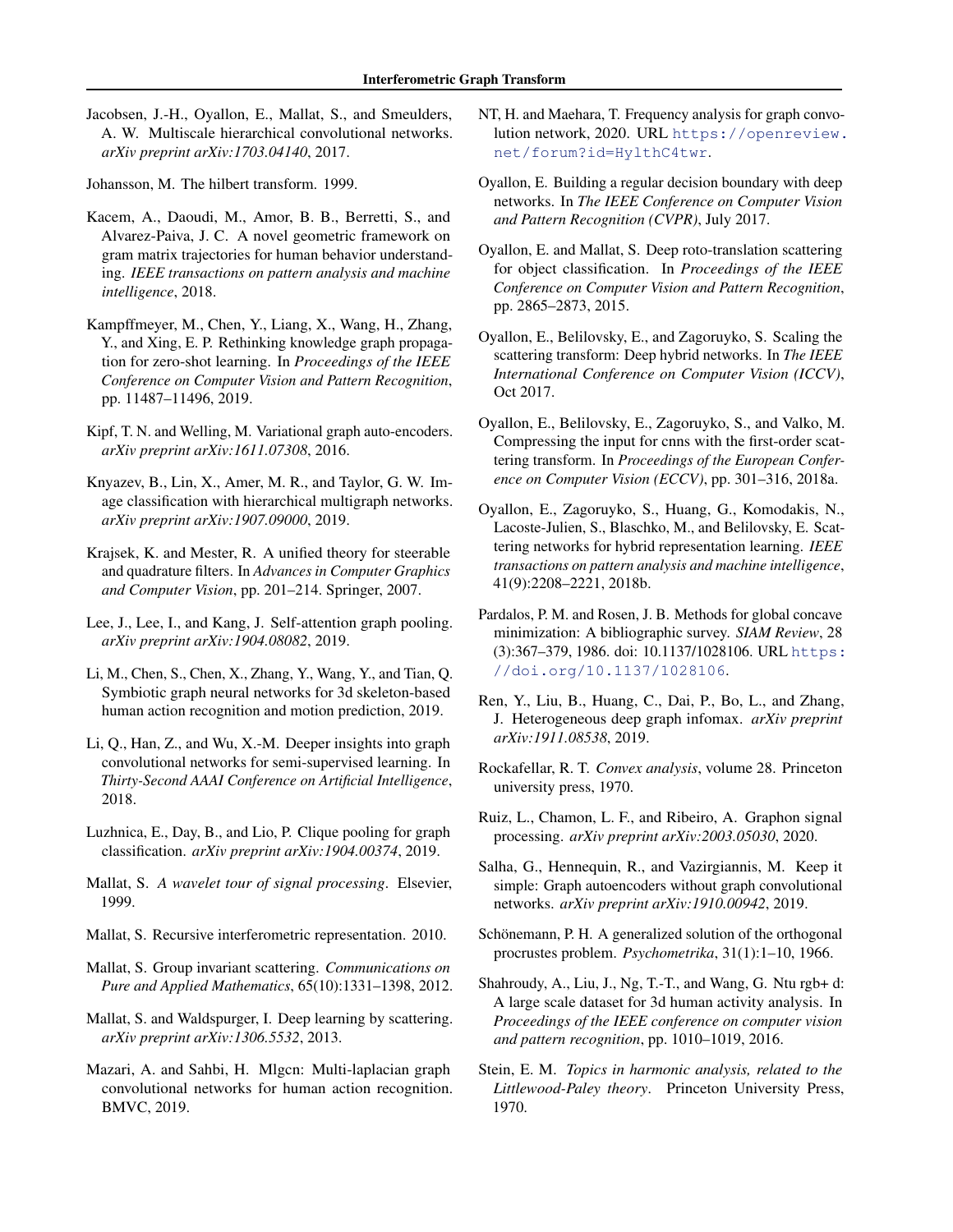- <span id="page-10-0"></span>Such, F. P., Sah, S., Dominguez, M. A., Pillai, S., Zhang, C., Michael, A., Cahill, N. D., and Ptucha, R. Robust spatial filtering with graph convolutional neural networks. *IEEE Journal of Selected Topics in Signal Processing*, 11 (6):884–896, Sep. 2017. ISSN 1941-0484. doi: 10.1109/ JSTSP.2017.2726981.
- Veličković, P., Fedus, W., Hamilton, W. L., Liò, P., Bengio, Y., and Hjelm, R. D. Deep graph infomax. *arXiv preprint arXiv:1809.10341*, 2018.
- Vemulapalli, R., Arrate, F., and Chellappa, R. Human action recognition by representing 3d skeletons as points in a lie group. In *Proceedings of the IEEE conference on computer vision and pattern recognition*, pp. 588–595, 2014.
- Wu, F., Zhang, T., Souza Jr, A. H. d., Fifty, C., Yu, T., and Weinberger, K. Q. Simplifying graph convolutional networks. *arXiv preprint arXiv:1902.07153*, 2019a.
- Wu, Z., Pan, S., Chen, F., Long, G., Zhang, C., and Yu, P. S. A comprehensive survey on graph neural networks. *arXiv preprint arXiv:1901.00596*, 2019b.
- Ying, Z., You, J., Morris, C., Ren, X., Hamilton, W., and Leskovec, J. Hierarchical graph representation learning with differentiable pooling. In *Advances in Neural Information Processing Systems*, pp. 4800–4810, 2018.
- Zagoruyko, S. and Komodakis, N. Wide residual networks. *arXiv preprint arXiv:1605.07146*, 2016.
- Zou, D. and Lerman, G. Graph convolutional neural networks via scattering. *Applied and Computational Harmonic Analysis*, 2019.